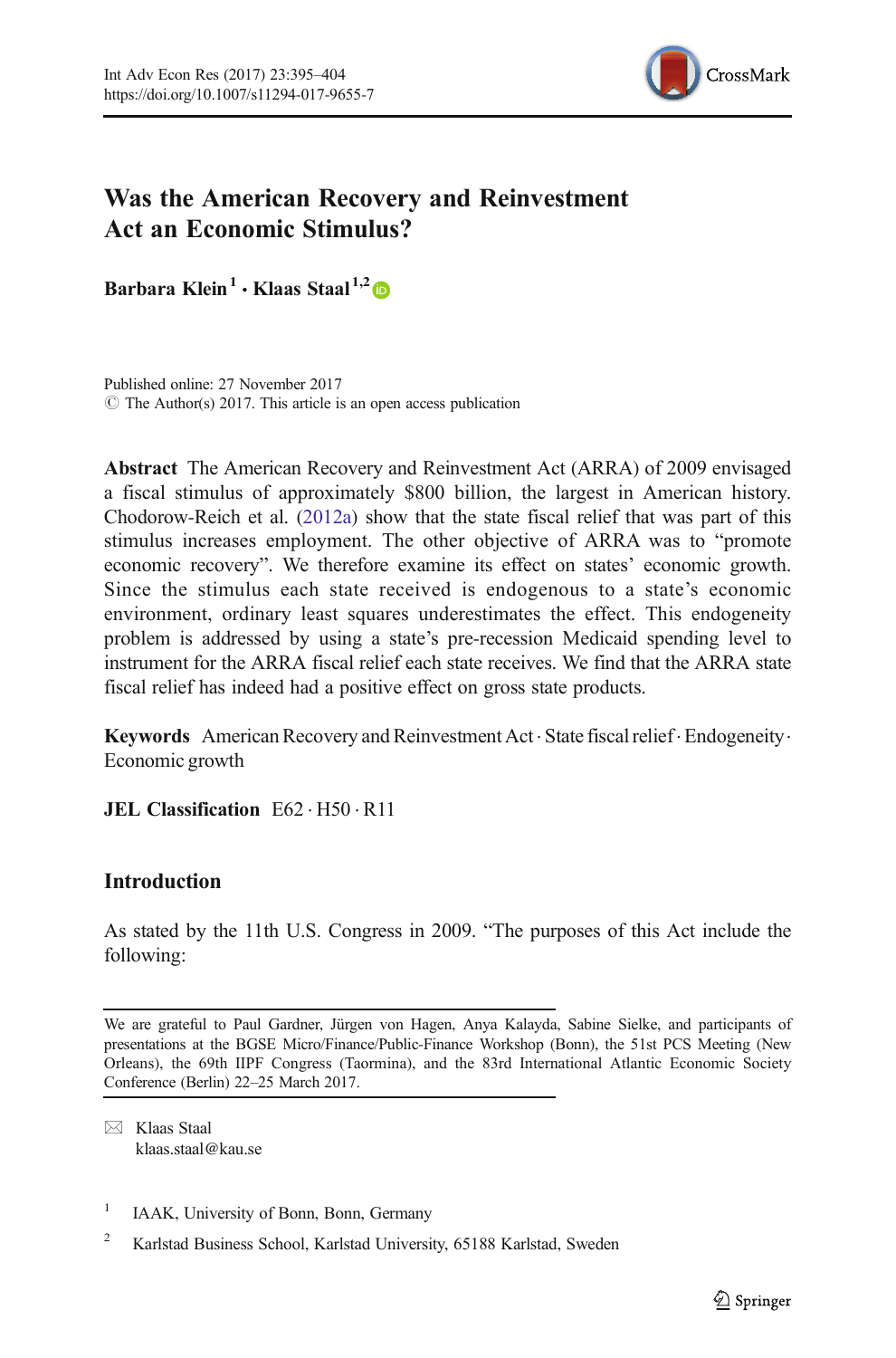(1) To preserve and create jobs and promote economic recovery.

…

(5) To stabilize State and local government budgets, in order to minimize and avoid reductions in essential services and counterproductive state and local tax increases."  $111<sup>th</sup> Congress (2009)$  $111<sup>th</sup> Congress (2009)$ 

The American Recovery and Reinvestment Act (ARRA) of 2009 is one of the main achievements of the Obama administration (Flores [2015](#page-9-0); Von Drehle [2016](#page-9-0)). The Act envisaged the largest fiscal stimulus in American history of approximately \$800 billion. Two purposes of ARRA are to "to preserve and create jobs" and "promote economic recovery" after the Great Recession. Chodorow-Reich et al. [\(2012a](#page-9-0)) show that ARRA met the first objective. In this paper, we discuss the second objective by looking at ARRA expenditures and the development in economic activity since ARRA was signed into law by President Obama in early 2009.

In our discussion of ARRA, another main feature of the Act is its purpose to "stabilize State and local government budgets". The ARRA was indeed designed "to dampen counterproductive tax increases or budget cuts" by providing state fiscal relief (CEA [2014](#page-9-0), Chapter 3). Of the ARRA expenditures, a substantial \$143 billion was intergovernmental transfers to state and local governments (CEA [2014](#page-9-0), Chapter 3), the largest part of it by increasing the federal matching grants for states' Medicaid expenditures (Federal Medical Assistance Percentage [FMAP] outlays).

We make use of the fact that the ARRA can be seen as a natural experiment. Expenditure levels differ per state, and this allows us to check whether states that received more due to ARRA have reached more favorable changes in their economic activity. The increases in the federal matching grants for states' Medicaid expenditures indeed differ substantially. These grants were paid out quickly and states reported that this money avoided reductions in services (GAO [2009;](#page-9-0) NASBO [2008](#page-9-0)). This enables a cross-section econometric strategy to estimate the effects of intergovernmental transfers on economic activity.

A problem with the analysis is that ARRA spending may depend on a state's economic situation. States which were hit harder and/or which were recovering more slowly might have received more state fiscal relief in the form of FMAP outlays. An ordinary least squares (OLS) estimation of the relationship between the size of the stimulus and its effect on the economy might therefore understate this effect. We address this endogeneity problem following Chodorow-Reich et al. ([2012a\)](#page-9-0) by using Medicaid transfers in 2007 as an instrument to isolate the part of the stimulus that is not related to economic circumstances after the crisis. The ARRA stimulus a state received also depended on these 2007 pre-recession transfers, and the identification strategy is to consider the cross-state variation in stimulus spending that results from pre-recession differences in Medicaid transfers.

We use gross domestic product (GDP) at the state level and gross state product (GSP) as a measure of economic activity. The differences in real state growth rates are large. For example, Michigan's GSP decreased by 9.1% in 2009, while Alaska saw an increase of 7.7%. We show that the additional federal Medicaid transfers had a positive effect on economic activity that was statistically significant and economically substantial. This positive effect was robust over time.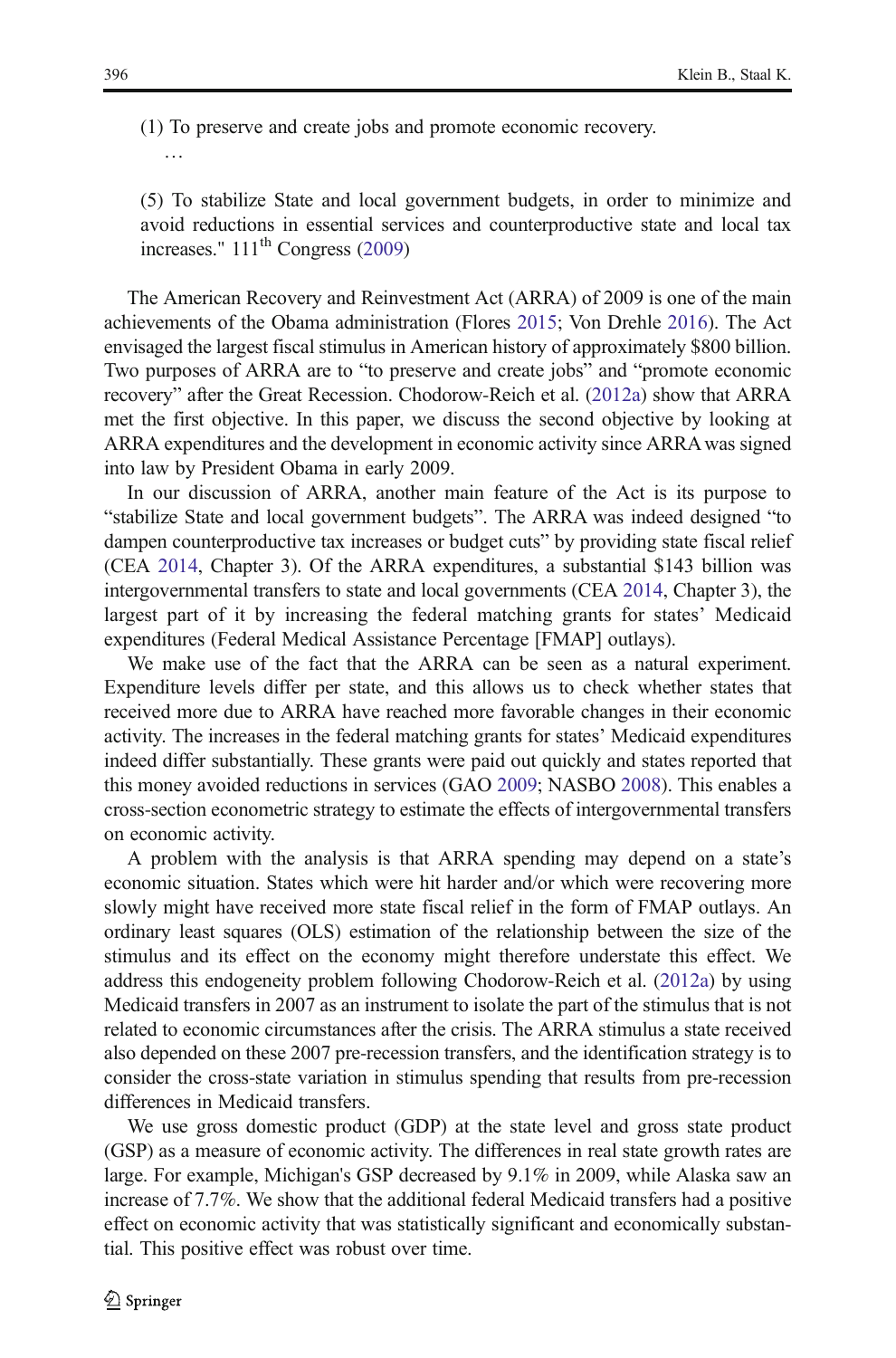<span id="page-2-0"></span>Our focus on the effects of economic activity, rather than on employment as in the above-mentioned papers, is not only motivated by the fact that it is one of the two objectives explicitly stated in ARRA (employment and economic activity), but also by claims made by politicians for example, the then-House minority leader John Boehner, (falsely) predicted that "direct aid to the states is not going to do anything to stimulate our economy."

There is a large volume of literature discussing the economic impact of the ARRA. For a survey see Council of Economic Advisers [\(2014\)](#page-9-0). Four papers use a similar approach as Chodorow-Reich et al. ([2012a\)](#page-9-0), based on cross-state variation to study the stimulus impact of intergovernmental aid, each of them solving endogeneity problems in a different way. Conley and Dupor [\(2013\)](#page-9-0) find evidence that ARRA saved jobs in the public sector but produce no evidence the ARRA created jobs in the private sector. Chodorow-Reich et al. [\(2012a\)](#page-9-0), Feyrer and Sacerdote [\(2011\)](#page-9-0) and Wilson [\(2012](#page-9-0)) find a positive effect of ARRA on employment, which is consistent with our result. Carlino and Inman [\(2016](#page-9-0)) find similar positive effects using a structural vector auto regression approach, while Leduc and Wilson [\(2017\)](#page-9-0) show that ARRA grants did not crowd-out state government highway spending. Finally, Seligman [\(2012\)](#page-9-0) evaluates the way state and local finances are supported. These papers, however, do not show that ARRA's state fiscal relief has a positive effect on GSP growth, as we argue in this contribution.

#### Methodology

We estimate the effect of Federal Medical Assistance Percentages (*FMAP*) outlays on the change in economic activity (GSP) in a state, s, given state specific control variable(s)  $(X)$  and disturbance terms  $(\varepsilon)$ , using the following linear model:

$$
(GSP_{2009,s}/N_{2009,s}-GSP_{2008,s}/N_{s,2008}) = \beta_0 + \beta_1 \frac{FMAP_s}{N_{s,2008}} + \beta_2 X_s + \varepsilon_s. \tag{1}
$$

Following Chodorow-Reich et al. [\(2012a](#page-9-0)), we normalize all relevant variables by the states' number of individuals  $(N_s, 2008)$  16 years and older.

Equation 1 could be estimated with OLS if the FMAP outlays and the disturbance terms would be independently distributed. Since the outlays depend on the increase of a state's unemployment, among other factors, and thus on a state's economic activity, this is very unlikely. This endogeneity problem is circumvented by using 2007 Medicaid spending normalized with a state's 16-and-older population as an instrument in a two-stage least squares (2SLS) estimation procedure. Additionally, we account for the effects of a series of control variables that may influence GSP growth or 2007 Medicaid spending. We discuss these control variables in more detail in the next section.

#### Data

The descriptive statistics of the dependent, explanatory, instrumental, and control variables are given in Table [1.](#page-4-0)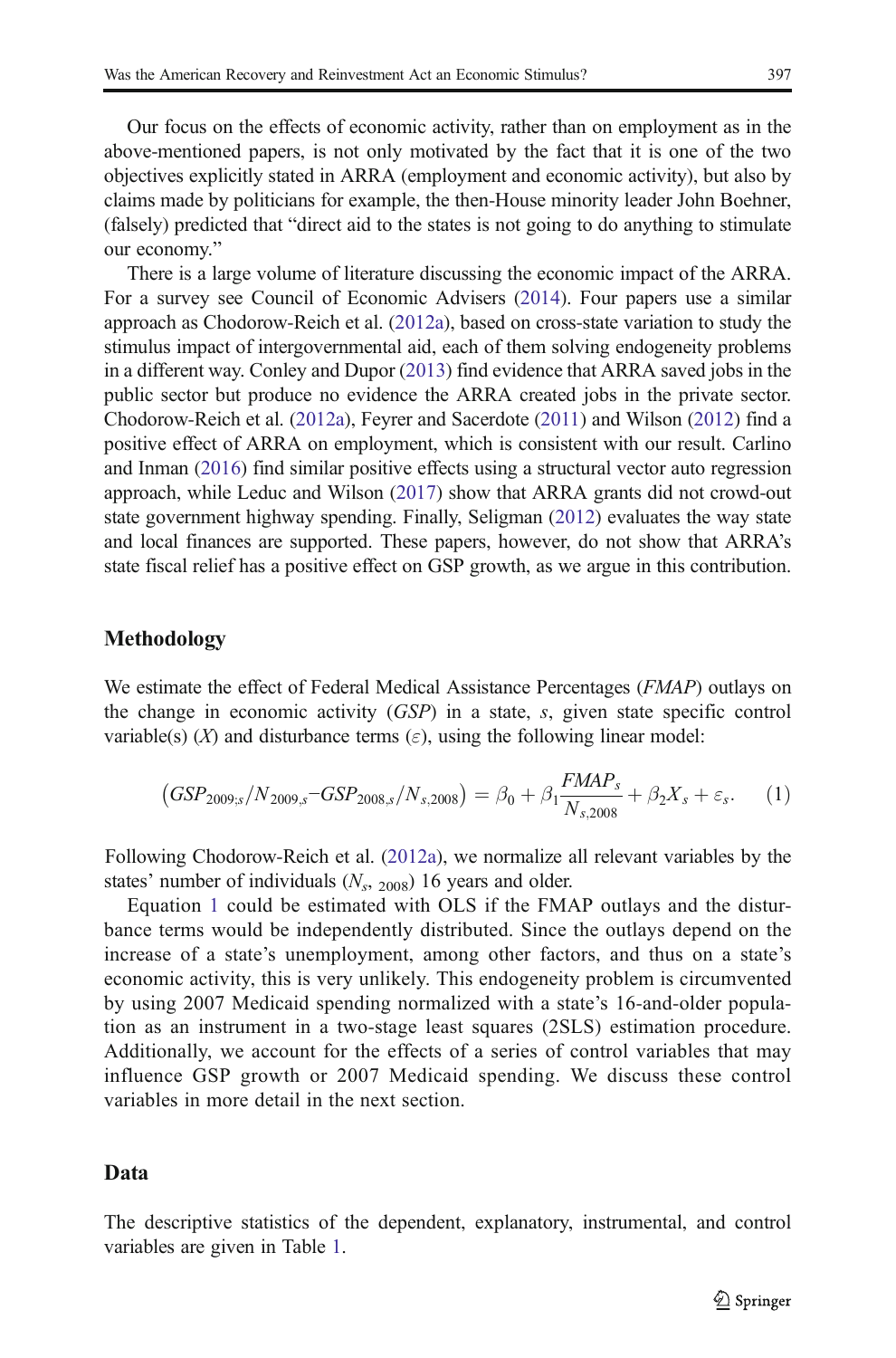# Dependent Variables

Data on GDP by state and economic growth are from the Bureau of Economic Analysis  $(BEA)$ .<sup>1</sup> In the BEA reports, GSP levels are given in millions of chained dollars. In the standard specification we consider the increase in GSP in 2009 compared to 2008,  $(GDP<sub>2009:s</sub>$  /N<sub>2009,s</sub> –  $GDP<sub>2008:s</sub>$  /N<sub>2008,s</sub>), normalized by the states' 16-and-older population as estimated by the Bureau of Labor Statistics from the U.S. Census Bureau data.

The ARRA was signed into law in February 2009. We nonetheless consider GSP growth for the whole of 2009, instead of the period from February 2009 to February 2010. The first reason to do so is that discussions on this law in the freshly-elected Congress started in late 2008, so there might have been some anticipation effects justifying this choice. The other reason is a more practical one as the BEA reports available for this period only provided yearly data.

When we consider how the effects of FMAP outlays evolve over time, we also take into account how GSP per capita developed over the years 2010 to 2015. That is, we subsequently consider  $(GDP_{2010,s} / N_{2010,s} - GDP_{2008,s} / N_{2008,s})$ ,  $(GDP_{2011,s} / N_{2011,s} GDP<sub>2008,s</sub>$  /N<sub>2008,s</sub>), and so on. Finally, in the specification in which we estimate the effect of the FMAP outlays on economic growth, we replace the dependent variable in Eq. [1](#page-2-0) with the revised figures on states' percentage GSP growth rates in 2009 reported by BEA [\(2013](#page-8-0)).

# Explanatory Variable

Data on the explanatory variable FMAP outlays are from the U.S. Recovery Accountability and Transparency Board. The FMAP outlays are from February 2009 to the end of June 2010, normalized by a states' 16-and-older population in 2008. Data on these outlays are taken from Chodorow-Reich et al. [\(2012b\)](#page-9-0).

# Instrumental Variable

To circumvent potential endogeneity problems in the analysis, 2007 Medicaid spending, normalized by the states' 16-and-older population in 2007, is used as an instrumental variable. The Medicaid data originate from the CMS ([2008](#page-9-0)), and the population figures are from BLS [\(2009a\)](#page-8-0).

<sup>&</sup>lt;sup>1</sup> GSP 2008 from BEA [\(2012](#page-8-0)), GSP 2009 and 2010 from BEA ([2013](#page-8-0)) in millions of chained 2005 dollars; GSP 2011 from BEA [\(2015\)](#page-8-0), GSP 2012 to 2015 from BEA [\(2016\)](#page-8-0) in millions of chained 2009 dollars, divided by 1.13 to correct for the difference between 2005 and 2009 dollars.

[Pop](#page-8-0)[ulation](#page-9-0) [figures](#page-9-0) [for](#page-9-0) [each](#page-9-0) [o](#page-9-0)f the years 2007 to 2015 are t[aken](#page-9-0) from BLS ([2009a](#page-8-0), [b](#page-8-0), [2010](#page-8-0), [2011](#page-8-0), [2012](#page-8-0), 2013, 2014, 2015, 2016, 2017), for the year 2016 from BLS (2017). 2013, 2014, 2015, 2016, 2017), for the year 2016 from BLS (2017).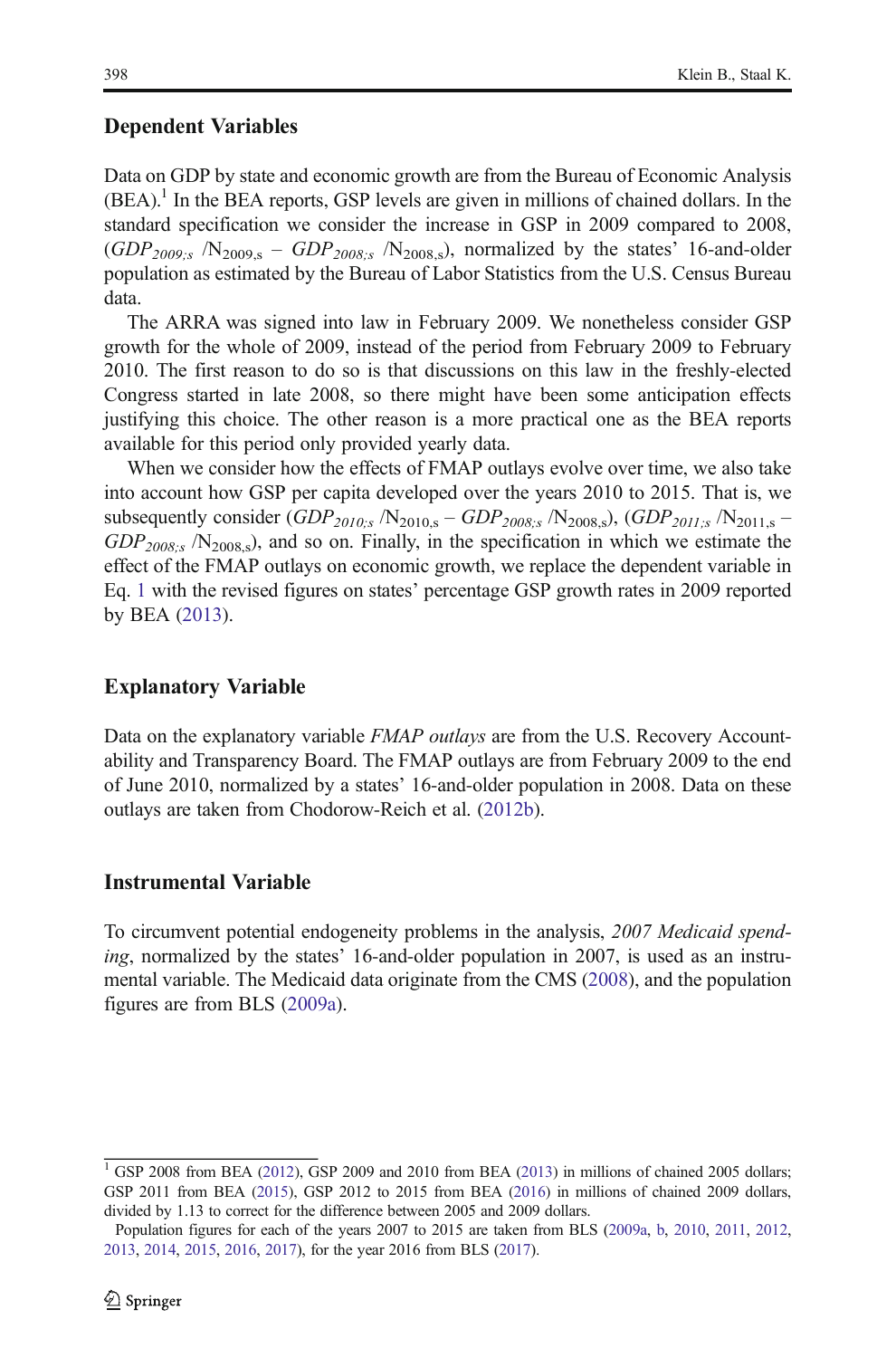|                                                           | Mean    | Median  | SD    | Min.     | Max    |
|-----------------------------------------------------------|---------|---------|-------|----------|--------|
| Dependent variables:                                      |         |         |       |          |        |
| GSP Growth $2008 \rightarrow 2009$                        | $-2.00$ | $-2.14$ | 1.91  | $-5.66$  | 5.64   |
| GSP Growth $2008 \rightarrow 2010$                        | $-1.52$ | $-1.43$ | 2.07  | $-7.51$  | 4.04   |
| GSP Growth $2008 \rightarrow 2011$                        | $-1.39$ | $-1.01$ | 2.87  | $-10.48$ | 5.05   |
| GSP Growth $2008 \rightarrow 2012$                        | $-1.04$ | $-0.78$ | 4.63  | $-11.22$ | 19.88  |
| GSP Growth $2008 \rightarrow 2013$                        | $-1.32$ | $-0.67$ | 4.78  | $-13.49$ | 19.36  |
| GSP Growth $2008 \rightarrow 2014$                        | $-0.80$ | $-0.22$ | 4.98  | $-12.94$ | 22.11  |
| GSP Growth $2008 \rightarrow 2015$                        | $-0.27$ | $-0.46$ | 4.67  | $-11.02$ | 19.23  |
| (normalized by population in respective years)            |         |         |       |          |        |
| %GSP Growth 2009                                          | $-0.27$ | $-0.40$ | 3.07  | $-9.10$  | 7.70   |
| Explanatory variable:                                     |         |         |       |          |        |
| FMAP outlays (normalized by 2008)<br>population)          | 251     | 236     | 90    | 104      | 508    |
| Instrumental variable:                                    |         |         |       |          |        |
| 2007 Medicaid Spending (normalized by<br>2007 population) | 1348    | 1243    | 455   | 642      | 2883   |
| Control variables:                                        |         |         |       |          |        |
| % 2005 to 2007 average employment in<br>manufacturing     | 11.03   | 11.00   | 4.28  | 1.40     | 20.30  |
| 2004% vote share Kerry                                    | 46.52   | 47.02   | 10.38 | 26.00    | 89.18  |
| 2007% union share                                         | 11.16   | 10.40   | 5.49  | 3.00     | 25.20  |
| GDPpc2008 (\$1000)                                        | 49.20   | 46.28   | 17.20 | 31.91    | 154.89 |
| Population 2008 (millions)                                | 4.57    | 3.30    | 5.09  | 0.41     | 27.67  |
|                                                           |         |         |       |          |        |

#### <span id="page-4-0"></span>Table 1 Descriptive statistics

Data for the analysis were obtained from BEA [\(2012,](#page-8-0) [2013,](#page-8-0) [2014](#page-8-0), [2015](#page-8-0), [2016\)](#page-8-0), BLS [\(2009a](#page-8-0), [b](#page-8-0), [2010,](#page-8-0) [2011](#page-8-0), [2012,](#page-8-0) [2013](#page-8-0), [2014](#page-9-0), [2015,](#page-9-0) [2016,](#page-9-0) [2017](#page-9-0)), Chodorow-Reich et al. ([2012b\)](#page-9-0)

### Control Variables

We use control variables capturing regional or between-state differences that might affect states' economic dynamics and Medicaid characteristics. These control variables at least partially capture the effects that indicate more liberal states (2004 percentage vote share Kerry  $-$  the share of votes cast for Senator Kerry in the 2004 presidential election) or states with a higher degree of unionization (2007 percentage union share, [BLS [2009b\]](#page-8-0)) have larger Medicaid programs and more social security spending, which influences not only the instrumental, but also the dependent and explanatory variables. We also control for GDPpc2008 (the 2008 GSP [BEA [2012\]](#page-8-0) normalized by the state's population 16-and-older [BLS [2010](#page-8-0)]). The other control variables are % 2005 to 2007 average manufacturing (the share of the population in the manufacturing sector, averaged over 2005 to 2007, [Chodorow-Reich et al. [2012b\]](#page-9-0) and Population 2008, the states' 16-andolder population in 2008 (BLS [2009a](#page-8-0)). Finally, we include regional dummies representing the division used by the U.S. Census Bureau.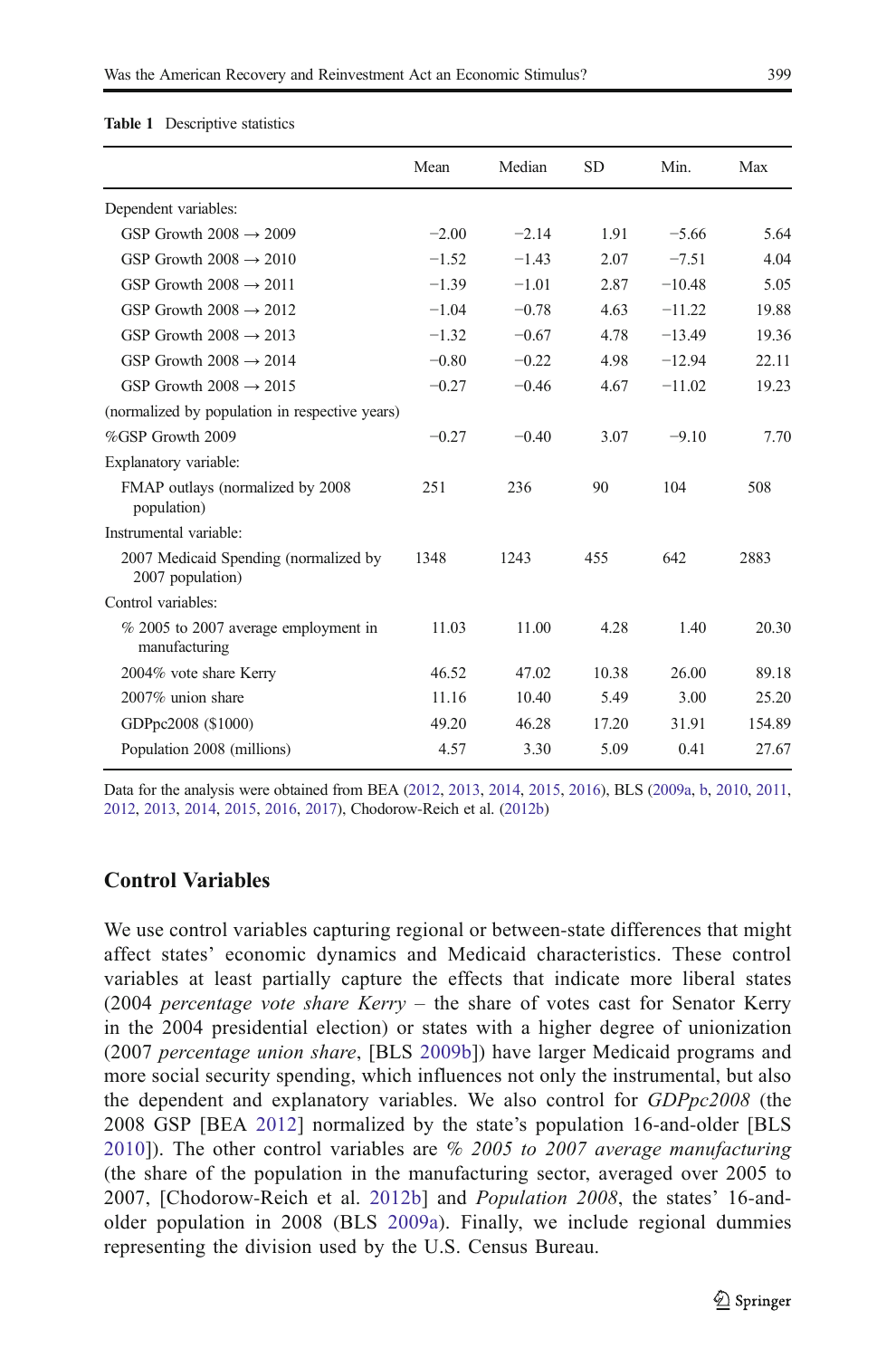#### Table 2 First-Stage Regressions

|                                                        | (1)                    | (2)                         |
|--------------------------------------------------------|------------------------|-----------------------------|
| Instrumental variable:                                 |                        |                             |
| 2007 Medicaid Spending (normalized by 2007 population) | $0.18***$<br>(0.01)    | $0.14***$<br>(0.01)         |
| Control variables:                                     |                        |                             |
| 2004% vote share Kerry                                 |                        | 1756.53**<br>(702.13)       |
| 2007% union share                                      |                        | 3753.81**<br>(1501.26)      |
| GSPpc2008                                              |                        | $-235.55$<br>(302.41)       |
| 2005 to 2007 average % manufacturing                   |                        | 627.01<br>(1750.51)         |
| Population 2008                                        |                        | 1.51<br>(0.94)              |
| Regional dummies                                       |                        | X                           |
| Intercept                                              | 6248.75<br>(15,968.50) | $-92,113.59$<br>(45,501.12) |
| Observations                                           | 51                     | 51                          |
| $R^2$                                                  | 0.84                   | 0.93                        |
| $\overline{R}^2$                                       | 0.83                   | 0.90                        |

The dependent variable is FMAP outlays normalized by 16-and-older population. The instrumental variable is also normalized by states' 16-and-older population. Standard errors are in parentheses. Source: Own calculations using data from BEA ([2012](#page-8-0), [2013,](#page-8-0) [2014](#page-8-0), [2015,](#page-8-0) [2016](#page-8-0)), BLS [\(2009a](#page-8-0), [b](#page-8-0), [2010,](#page-8-0) [2011,](#page-8-0) [2012](#page-8-0), [2013,](#page-8-0) [2014](#page-9-0), [2015,](#page-9-0) [2016](#page-9-0), [2017](#page-9-0)), Chodorow-Reich et al. [\(2012b\)](#page-9-0)

\*\*\*Significant at the 1% level \*\*Significant at the 5% level \*Significant at the 10% level

# **Results**

### First-Stage Regressions

The results of the first-stage regressions are shown in Table 2. Note that all relevant variables are normalized by the states' 16-and-older population. Since we have used more recently revised data for some of the variables, the estimates differ slightly from those presented in Chodorow-Reich et al. ([2012a](#page-9-0)), but the interpretation of the estimates does not change qualitatively. Note that the estimations are precise (high  $R^2$ s), significant (the estimated coefficients for the instrumental variable are statistically significant even at the 0.01 significance level), and robust when adding control variables.

### Second-Stage Regressions

The second-stage regression results are presented in Table [3](#page-6-0) (Specification 5 is discussed in the next subsection). Specifications 1 and 2 are the OLS estimates, and Specifications 3 and 4 are the 2SLS estimates of Eq. ([1](#page-2-0)). A comparison indicates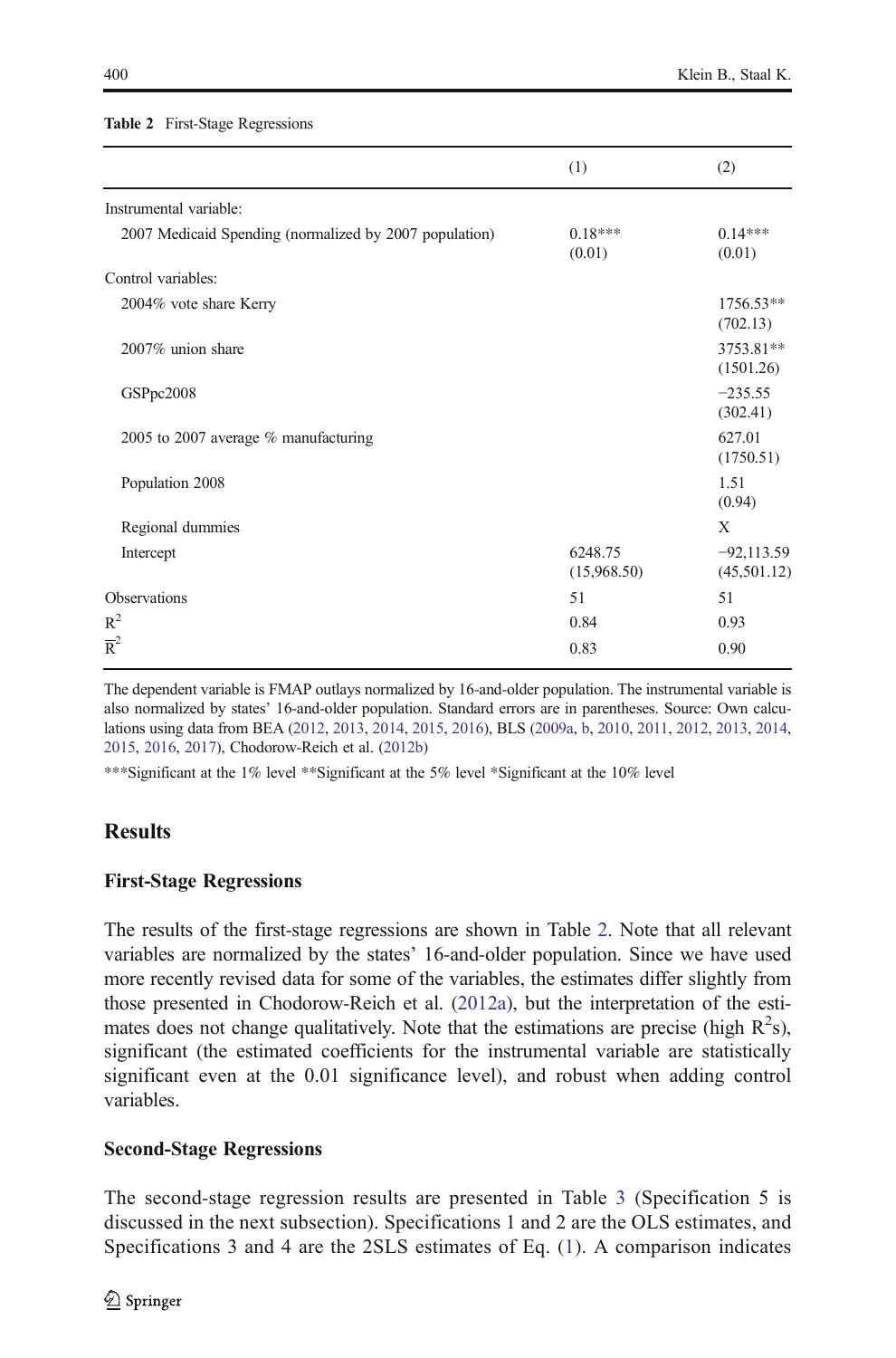|                                              | (1)                  | (2)                  | (3)                  | (4)                  | (5)                  |
|----------------------------------------------|----------------------|----------------------|----------------------|----------------------|----------------------|
| Explanatory variable:                        |                      |                      |                      |                      |                      |
| FMAP outlays (normalized by 2008 population) | $-0.39$<br>(0.30)    | $1.14***$<br>(0.41)  | 0.15<br>(0.33)       | $1.61***$<br>(0.48)  | $2.24***$<br>(0.79)  |
| Control variables:                           |                      |                      |                      |                      |                      |
| 2004% vote share Kerry                       |                      | $-0.15***$<br>(0.03) |                      | $-0.17***$<br>(0.03) | $-0.25***$<br>(0.06) |
| 2007% union share                            |                      | $-0.08$<br>(0.07)    |                      | $-0.11***$<br>(0.08) | $-0.17$<br>(0.13)    |
| GSPpc2008                                    |                      | $-0.00$<br>(0.01)    |                      | $-0.00$<br>(0.01)    | 0.03<br>(0.02)       |
| 2005 to 2007 average $%$ manufacturing       |                      | $-0.21**$<br>(0.08)  |                      | $-0.20**$<br>(0.08)  | $-0.30***$<br>(0.14) |
| Population 2008                              |                      | $-0.00***$<br>(0.00) |                      | $-0.00***$<br>(0.00) | $-0.00**$<br>(0.00)  |
| Regional dummies                             |                      | X                    |                      | X                    | X                    |
|                                              | $-1.65***$<br>(0.80) | $6.56***$<br>(2.24)  | $-2.39***$<br>(0.88) | $6.41***$<br>(2.28)  | $8.10***$<br>(3.80)  |
| Intercept                                    |                      |                      |                      |                      |                      |
| Observations                                 | 51                   | 51                   | 51                   | 51                   | 51                   |
| Estimation                                   | OLS.                 | <b>OLS</b>           | 2SLS                 | 2SLS                 | 2SLS                 |

<span id="page-6-0"></span>Table 3 Second-Stage Regressions

For Models 1–4, the dependent variable is GSP per capita growth from 2008 to 2009. For Model 5, the dependent variable is percentage growth in 2009. Standard errors are in parentheses. Source: Own calculations using data from BEA [\(2012,](#page-8-0) [2013](#page-8-0), [2014](#page-8-0), [2015,](#page-8-0) [2016](#page-8-0)), BLS ([2009a,](#page-8-0) [b,](#page-8-0) [2010](#page-8-0), [2011,](#page-8-0) [2012](#page-8-0), [2013](#page-8-0), [2014,](#page-9-0) [2015](#page-9-0), [2016,](#page-9-0) [2017](#page-9-0)), Chodorow-Reich et al. [\(2012b\)](#page-9-0)

\*\*\*Significant at the 1% level \*\*Significant at the 5% level \*Significant at the 10% level

that the OLS estimates indeed underestimate the effect of FMAP outlays, pointing out, as mentioned earlier, that the effect of an increase in a state's unemployment, and a decrease in state's economic activity, biases the OLS estimates downwards.

The effect of FMAP outlays on economic activity in Specification 4 is precisely estimated, with a p-value (not reported in the table- equal to 0.0019. The estimated coefficient indicates that an increase of 1 in FMAP outlays normalized by states' 16 and-older population, led to a 1.61 increase in normalized GSP in 2009. This is, however, a lower bound of the effect of the FMAP outlays on GSP, as it does not take into account the potential effects of the stimulus on economic activity beyond 2009. We discuss the durability of state fiscal relief in the next subsection. This comprehensive specification also gives the most accurate estimate for the fiscal multiplier, an estimate of 1.61, which is at the lower end of the range of 1.5 to 2.1 of the multipliers found in empirical studies that are mentioned in CEA [\(2014,](#page-9-0) p. 146).

State fiscal relief will have a "direct" and an "indirect" effect on a state's economic growth. The direct effect consists of the states that can avoid spending cuts and layoffs, while its indirect effects depend on how the nongovernment-related sectors are affected. Chodorow-Reich et al. [\(2012a,](#page-9-0) p. 132) show that the effects on both the gains in the governmental and nongovernment-related sectors were substantial.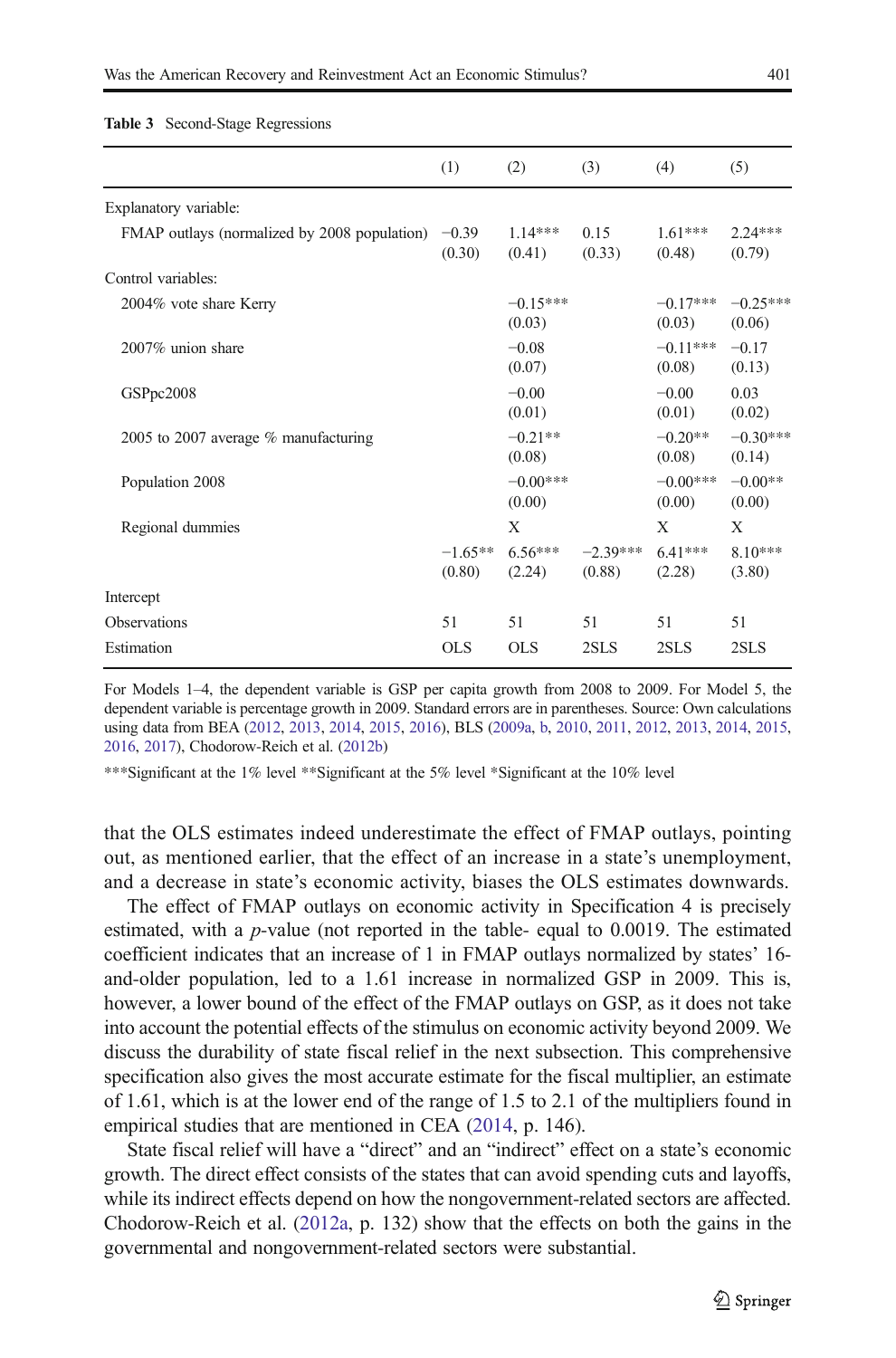#### **Durability**

In the previous subsection we presented the estimates of the effect of the FMAP outlays on economic activity in 2009. We now turn to the effects beyond 2009, that is, using Specification 4, we subsequently consider the effect of the FMAP outlays on the change in economic activity (normalized by states' 16-and-older populations) from 2008 to 2010, from 2008 to 2011, from 2008 to 2012 and so on. The estimates of these effects are presented in Fig. 1, in which the solid line is connecting the FMAP outlays coefficients and the dashed lines represent the 95% confidence interval.

Figure 1 shows that the positive effect of the stimulus remained statistically significant until 2012, that is, long into the first term of Barack Obama. Moreover, the estimated positive effects are increasing until 2012. Interestingly, however, not only the statistical significance, but also the positive trend of the positive effects of the stimulus changes after 2012. Firstly, it indicates that, for efficiency reasons, it is important to consider a short time period when estimating the effects of a policy measure (in this case the effects in 2009), as disturbances accumulate over time, making the estimates less precise. Secondly, it may indicate that the positive effect of FMAP outlays on economic activity at the start of the Obama presidency did not last longer than his second term as a president of the U.S.

#### Economic Growth

So far, following Chodorow-Reich et al. ([2012a\)](#page-9-0), we analyzed the effects of FMAP outlays, normalized by states' 16-and-older population, on the changes in GSP, again normalized by states' 16-and-older population. In this subsection we change the dependent variable into economic growth to provide further evidence that the ARRA worked as an economic stimulus. The estimation results are reported as Specification (6) in Table [3](#page-6-0).

The estimation of the effect of the FMAP outlays on GSP growth is again precise with a *p*-value (not reported in the table) equal to  $0.0077$ . The estimated coefficient



Fig. 1 Second-Stage FMAP outlays coefficients. Note: This figure shows the second stage FMAP normalized by 2008 population 16-and-older outlays coefficients, using Specification (4), where the dependent variable is change in GSP per capita 16-and-older between 2008 and the year indicated on the horizontal axis. The dashed lines represent the 95% confidence interval. Source: Own calculations using data from BEA ([2012](#page-8-0), [2013](#page-8-0), [2014,](#page-8-0) [2015,](#page-8-0) [2016](#page-8-0)), BLS [\(2009a](#page-8-0), [b](#page-8-0), [2010](#page-8-0), [2011,](#page-8-0) [2012](#page-8-0), [2013](#page-8-0), [2014,](#page-9-0) [2015](#page-9-0), [2016,](#page-9-0) [2017](#page-9-0)), Chodorow-Reich et al. ([2012b\)](#page-9-0)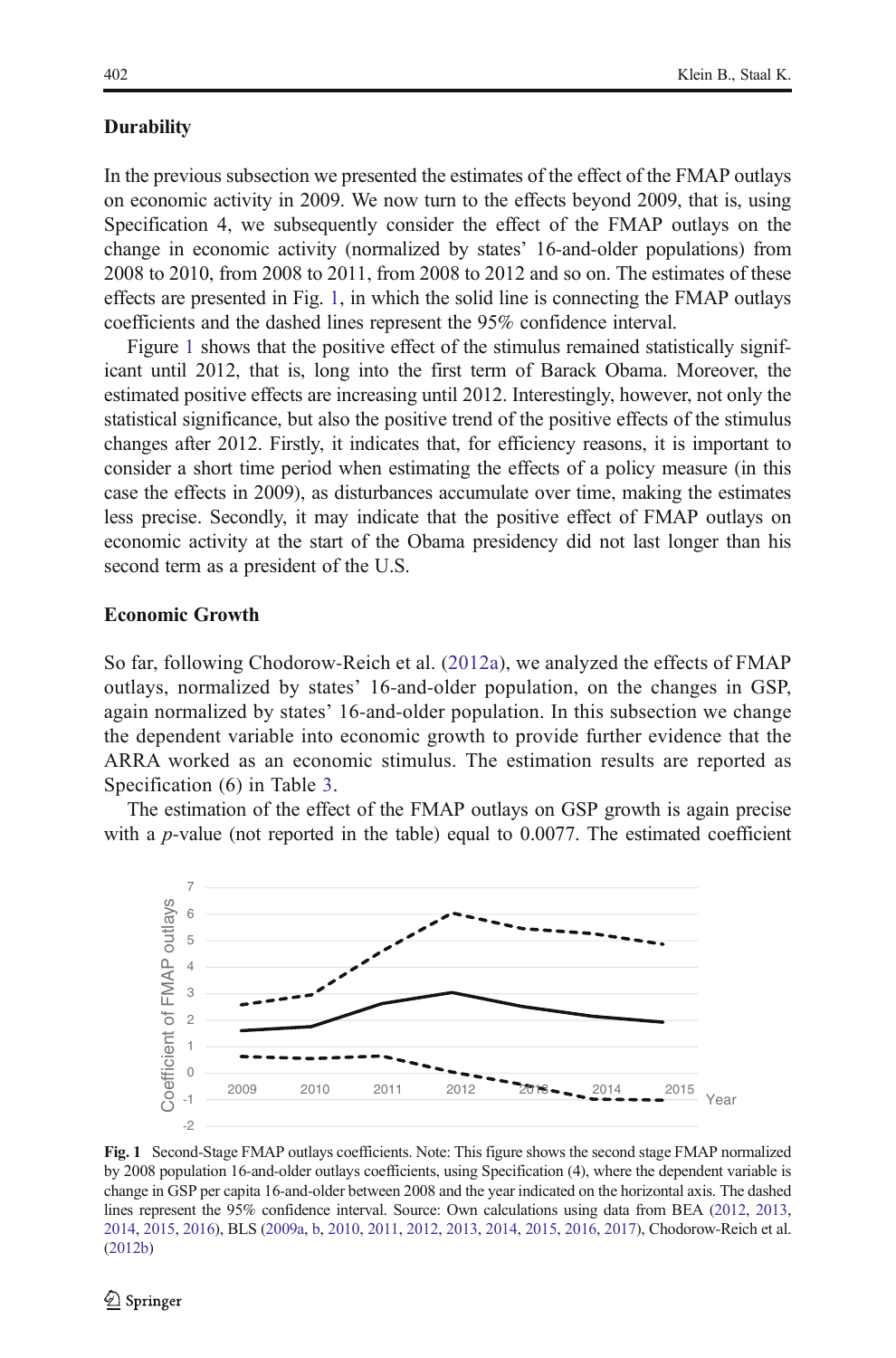<span id="page-8-0"></span>indicates that an increase of 1 in FMAP outlays normalized by states' 16-and-older population, led to a 2.27% increase of GSP growth in 2009, a result that shows that the state fiscal relief in the form of FMAP outlays met ARRA's purpose to "promote economic recovery".

### Conclusion

Chodorow-Reich et al. [\(2012a\)](#page-9-0) note that the countercyclical efficacy of intergovernmental transfers are questionable since states could simply use the money to "bolster their rainy day funds", which would have no immediate impact on employment or GSP growth. They find, however, a positive effect of state fiscal relief on employment figures. We extended this analysis by taking GSP growth into consideration and show that the ARRA also has a significant influence on GSP. States can use additional transfers to prevent tax increases and budget cuts, saving jobs and avoiding further GSP contraction, without the delays usually accompanying public expenditure programs. Thus, our results further strengthen by Chodorow-Reich et al. ([2012a\)](#page-9-0) that countercyclical intergovernmental transfers can be a quick and cost effective way of alleviating the negative effects of economic downturns.

Open Access This article is distributed under the terms of the Creative Commons Attribution 4.0 International License (http://creativecommons.org/licenses/by/4.0/), which permits unrestricted use, distribution, and reproduction in any medium, provided you give appropriate credit to the original author(s) and the source, provide a link to the Creative Commons license, and indicate if changes were made.

### **References**

- 111th Congress. (2009). American Recovery and Reinvestment Act of 2009. 111th Congress. [https://www.gpo.](https://www.gpo.gov/fdsys/pkg/PLAW-111publ5/pdf/PLAW-111publ5.pdf) [gov/fdsys/pkg/PLAW-111publ5/pdf/PLAW-111publ5.pdf](https://www.gpo.gov/fdsys/pkg/PLAW-111publ5/pdf/PLAW-111publ5.pdf). Accessed 17 Mar 2012.
- BEA. (2012). Widespread economic growth across states in 2011. Bureau of Economic Advisers. [https://www.](https://www.bea.gov/newsreleases/regional/gdp_state/2012/pdf/gsp0612.pdf) [bea.gov/newsreleases/regional/gdp\\_state/2012/pdf/gsp0612.pdf](https://www.bea.gov/newsreleases/regional/gdp_state/2012/pdf/gsp0612.pdf). Accessed 22 Sept 2017.
- BEA. (2013). Widespread economic growth in 2012. Bureau of Economic Analysis. [https://bea.](https://bea.gov/newsreleases/regional/gdp_state/2013/pdf/gsp0613.pdf) [gov/newsreleases/regional/gdp\\_state/2013/pdf/gsp0613.pdf](https://bea.gov/newsreleases/regional/gdp_state/2013/pdf/gsp0613.pdf). Accessed 22 Sept 2017.
- BEA. (2014). Widespread but slower growth in 2013. Bureau of Economic Analysis. [https://www.bea.](https://www.bea.gov/newsreleases/regional/gdp_state/2014/pdf/gsp0614_fax.pdf) [gov/newsreleases/regional/gdp\\_state/2014/pdf/gsp0614\\_fax.pdf.](https://www.bea.gov/newsreleases/regional/gdp_state/2014/pdf/gsp0614_fax.pdf) Accessed 22 Sept 2017.
- BEA. (2015). Broad growth across states in 2014. Bureau of Economic Analysis, [https://www.bea.](https://www.bea.gov/newsreleases/regional/gdp_state/2015/pdf/gsp0615.pdf) [gov/newsreleases/regional/gdp\\_state/2015/pdf/gsp0615.pdf](https://www.bea.gov/newsreleases/regional/gdp_state/2015/pdf/gsp0615.pdf). Accessed 22 Sept 2017.
- BEA. (2016). Information industry group led growth across states in the fourth quarter. Bureau of Economic Analysis. [https://www.bea.gov/newsreleases/regional/gdp\\_state/2016/pdf/qgsp0616.pdf](https://www.bea.gov/newsreleases/regional/gdp_state/2016/pdf/qgsp0616.pdf). Accessed 22 September 2017.
- BLS. (2009a). Regional and state unemployment, 2008 annual averages. Bureau of Labor Statistics. [https://www.bls.gov/news.release/archives/srgune\\_02272009.pdf](https://www.bls.gov/news.release/archives/srgune_02272009.pdf). Accessed 22 Sept 2017.
- BLS. (2009b). Union members in 2008. Bureau of Labor Statistics. [https://www.bls.gov/news.](https://www.bls.gov/news.release/archives/union2_01282009.pdf) [release/archives/union2\\_01282009.pdf.](https://www.bls.gov/news.release/archives/union2_01282009.pdf) Accessed 22 Sept 2017.
- BLS. (2010). Regional and state unemployment, 2009 annual averages. Bureau of Labor Statistics. [https://www.bls.gov/news.release/archives/srgune\\_03032010.pdf](https://www.bls.gov/news.release/archives/srgune_03032010.pdf). Accessed 22 Sept 2017.
- BLS. (2011). Regional and state unemployment, 2010 annual averages. Bureau of Labor Statistics. [https://www.bls.gov/news.release/archives/srgune\\_02252011.pdf.](https://www.bls.gov/news.release/archives/srgune_02252011.pdf) Accessed 22 Sept 2017.
- BLS. (2012). Regional and state unemployment, 2011 annual averages. Bureau of Labor Statistics. [https://www.bls.gov/news.release/archives/srgune\\_02292012.pdf](https://www.bls.gov/news.release/archives/srgune_02292012.pdf). Accessed 22 Sept 2017.
- BLS. (2013). Regional and state unemployment, 2012 annual averages. Bureau of Labor Statistics. [https://www.bls.gov/news.release/archives/srgune\\_03012013.pdf](https://www.bls.gov/news.release/archives/srgune_03012013.pdf). Accessed 22 Sept 2017.